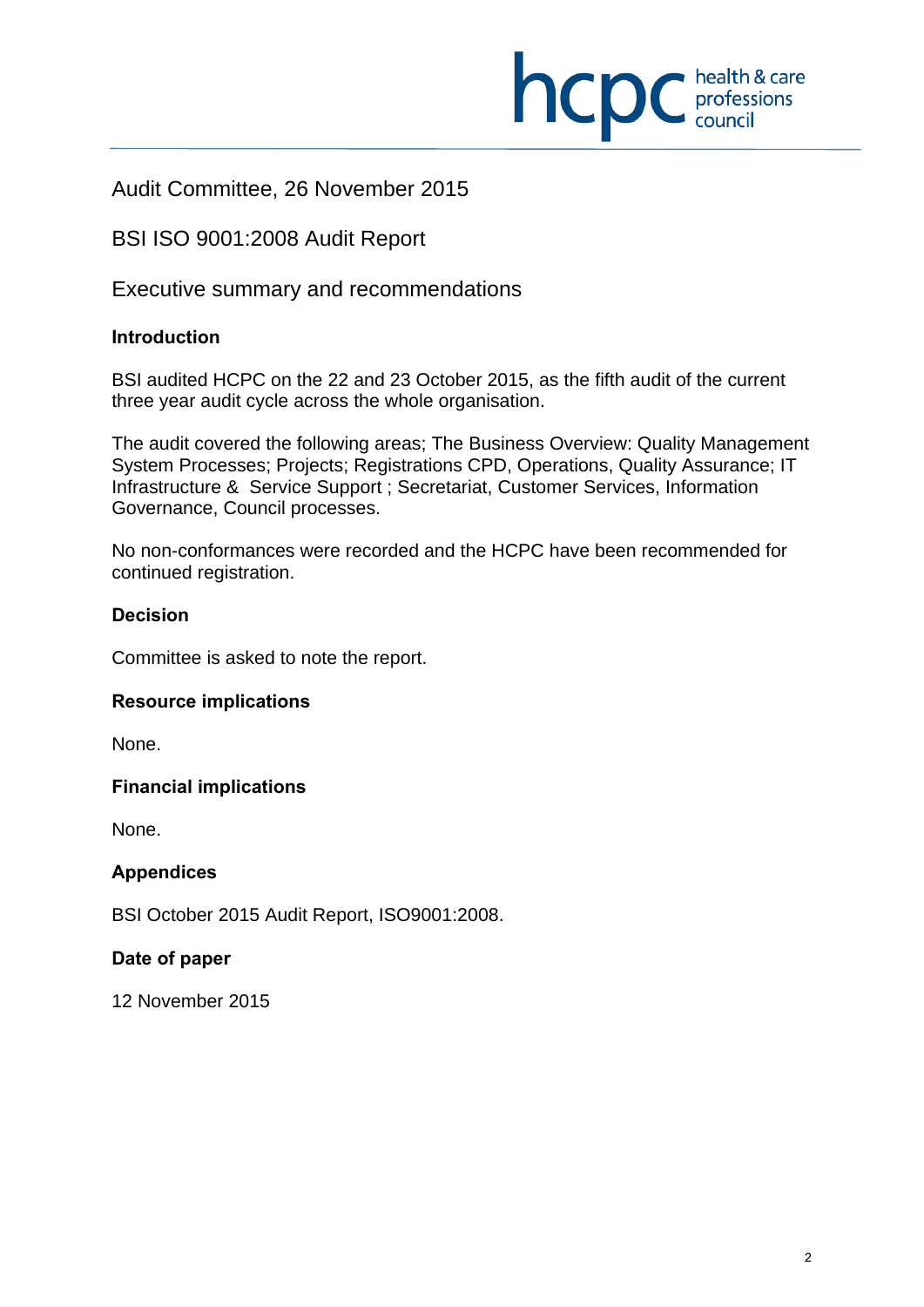

# Assessment Report.

# Health & Care Professions Council

Report Author Ali Mian Visit Start Date 22/10/2015

Page 1 of 16 ... making excellence a habit."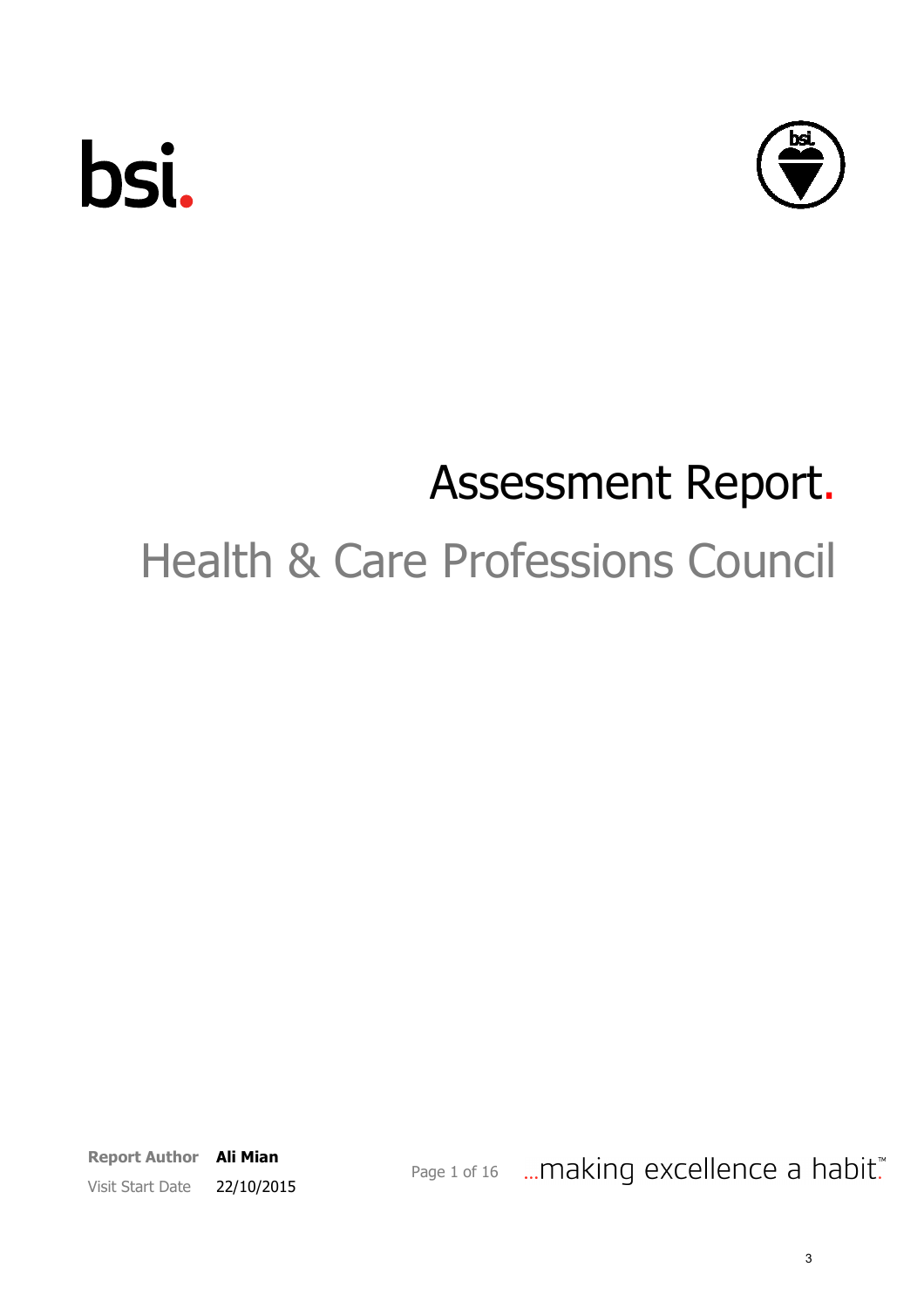

# Introduction.

This report has been compiled by Ali Mian and relates to the assessment activity detailed below:

| <b>Visit ref/Type/Date/Duration</b>                                                                                                            | <b>Certificate/Standard</b> | <b>Site address</b>                                                                                                        |
|------------------------------------------------------------------------------------------------------------------------------------------------|-----------------------------|----------------------------------------------------------------------------------------------------------------------------|
| 8218738<br>Continuing Assessment (Surveillance)<br>22/10/2015<br>2 day $(s)$<br>Effective no. of employees: 240<br>Total no. of employees: 240 | FS 83074<br>ISO 9001:2008   | Health & Care Professions Council<br>Park House<br>184 Kennington Park Road<br>London<br><b>SE11 4BU</b><br>United Kingdom |

The objective of the assessment was to conduct a surveillance assessment and look for positive evidence to ensure that elements of the scope of certification and the requirements of the management standard are effectively addressed by the organisation's management system and that the system is demonstrating the ability to support the achievement of statutory, regulatory and contractual requirements and the organisation's specified objectives, as applicable with regard to the scope of the management standard, and to confirm the on-going achievement and applicability of the forward strategic plan and where applicable to identify potential areas for improvement of the management system.

The scope of the assessment is the documented management system with relation to the requirements of ISO 9001:2008 Standard and the defined assessment plan provided in terms of locations and areas of the system and organisation to be assessed.

# Management Summary.

### Overall Conclusion

This assessment covered the areas intended and provided evidence of compliance with ISO 9001:2008 and documented procedures.

The organisation has benefited from and demonstrated dedication and commitment to the maintenance and upkeep of the ISO 9001:2008 Standard. The Quality Management System is used in a very proactive way within the organisation to achieve goals and customer focus.

The objectives of this assessment have been achieved.

I would like to thank all the audit participants for their assistance and co-operation which enabled the audit to run smoothly and to schedule.

There were no outstanding nonconformities to review from previous assessments.

No new nonconformities were identified during the assessment. Enhanced detail relating to the overall assessment findings is contained within subsequent sections of the report.

# Page 2 of 16 ... making excellence a habit."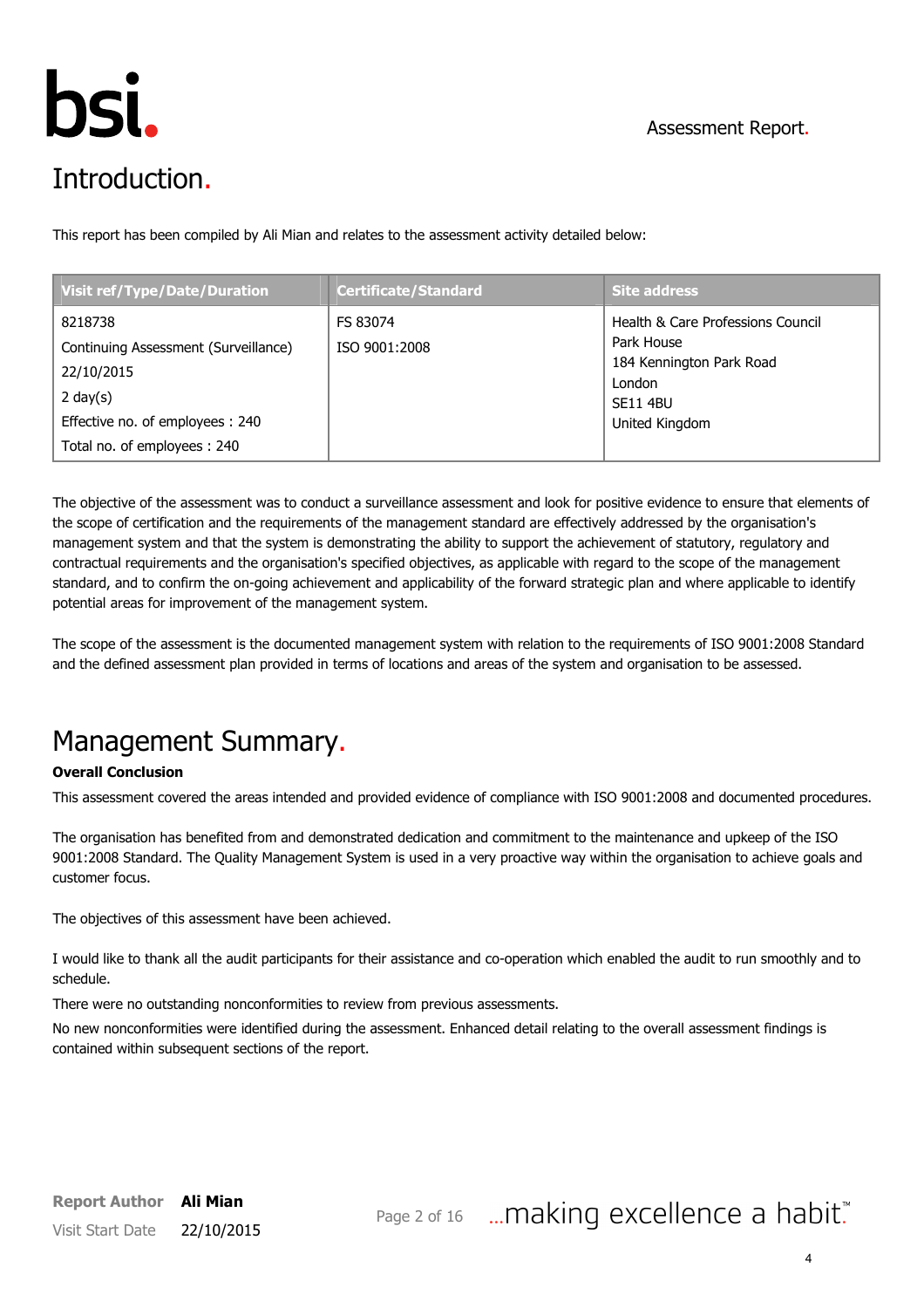

# Areas Assessed & Findings.

### OPENING MEETING & QMS UPDATE :

The assessment plan was confirmed, the previous report reviewed, and there were no issues or areas of concern brought forward.

Discussions with Mr Roy Dunn Head of Business Process Improvement highlighted the business commitment to continuous improvement. QMS factors are reviewed & communicated at appropriate levels. The organisation has focused on quality, compliance and continual improvement through policies, procedures and systems.

No significant changes have been noted within the organisation, management system or scope of activities since the previous assessment.

The Head of Business Process Improvement explained that the structure is stable and workload continues to be healthy. An update of the key developments was provided by the Head of Business Process Improvement:-

- HCPC were certified to ISO 27001:2013 in June 2015.

- HCPC had a new Chair appointed in early summer 2015.

- The HCPC's Strategic Intent document was reviewed at the Council Away day in October 2015. Minor changes have been proposed to some of the wording.

- The migration of HCPC's QMS/ISMS to BSI Entropy was abandoned after the hosting model changed to Amazon Web Services. AWS requires a unique log in to gain access for employees and users of the QMS. This is incompatible with the openness of HCPC's QMS and intranet. Therefore an alternate is being developed where Microsoft SharePoint will be used as a platform. Minor tests have been undertaken with the Communications Dept web team.

- The organisation are moving from a hard copy Business Continuity Plan to an online BCP with access via mobile (Blackberry) devices (Shadow Planner).

Customer focus and development of effective business processes were strong themes throughout the discussion.

The quality management system's approach continues to deliver a structured approach for the organisation to delivery and control of operations, continual improvement and review of process and procedures. The existing quality system is a well established integral part of the operation and it appears to function well. The QMS continues to meet requirements of ISO 9001:2008 and the management are aware of the upcoming revision to the Standard in 2015.

## Page 3 of 16 ... making excellence a habit."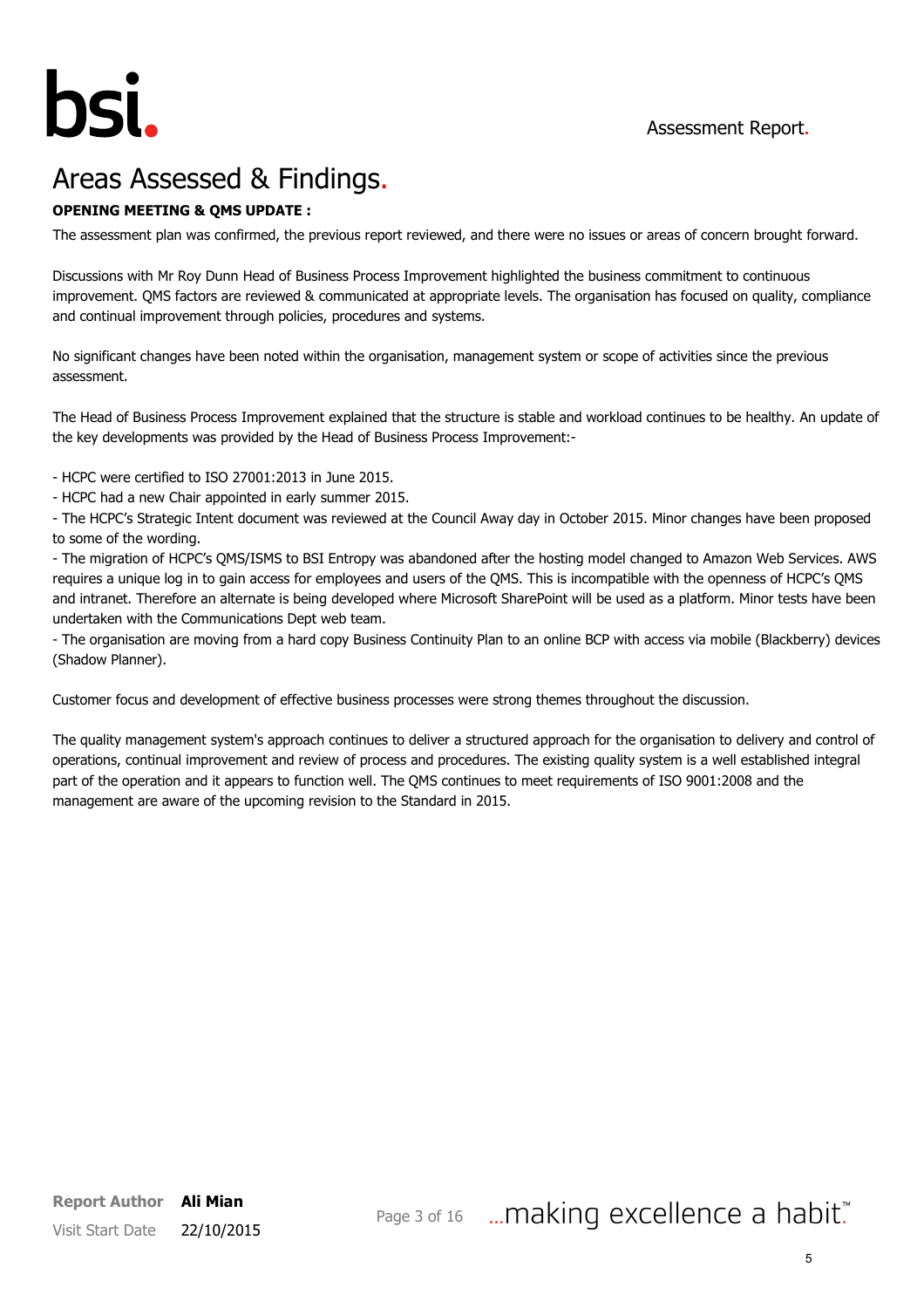

### REGISTRATION :

The Assessor took the opportunity of interviewing the Head of Registration to discuss and understand progress, controls and status of the Registration Department and how Registration supports the business as well as the procedural requirements for each of the operational areas within Registrations:

- Registration Operations.
- Registration Quality Assurance.
- Registrations-CPD.

An overview of the current structure and how it has changed was provided and demonstrated by the Head of Registration including the nature of the anticipated changes within the Department and how these are being managed and tracked. The current structure is as follows:-

- 5 Service Teams (the 5 Registration Managers each have responsibility for a specific process).
- Registration Operations (new team).
- Registration Quality Assurance (new team).

The Department is in the midst of a key project, an overview of which was provided 'Registration Transformation + Improvement Project'. This is a business led paper, the paper for which went out to Council 'Council Meeting dated 24.09.15' sampled. The project is focused on reviewing the entire Registrations operation and how things are done. The aim is to identify how many of the processes can be automated as well as adopting a self service model and automating the current labour intensive CPD process. The objective is to improve the service offered to Registrants and improve efficiencies. The project (4 year period) is going into the build phase. Evidence also provided of the Project Risk Register and Grant Thornton UK LLP Audit completed August 2015.

A sampling assessment was also completed of the following teams within Registrations:

### - Registration Operations:-

The assessment was conducted with the Registration Trainer, Registration Co-ordinator and the Registration Operational Planner. Documents/Records/Activities reviewed:-

- \* Training Planner 2015.
- \* Training Guides + Staff Training Records, selected Workshop 4: Dealing with Difficult Behaviour and CPD Workshop V2 for review.
- \* Sampled the Workshop Evaluation within the Training Planner 2015 (high score rating of 6 seen indicating positive outcome).
- \* Resourcing and Forecast 2015 seen.
- \* Sampled Individual Performance October 2015.
- \* Reviewed the Crystal Report dated 21st October 2015.
- \* Pre-Printer Processing demonstrated.
- \* 5 Year Plan Forecasts seen including the Forecast Model.
- \* Forecast seen for UK Applications 16/17 Forecast 350,224 (number of Registrants).

### - Registration Quality Assurance:-

The assessment was conducted with the Registration Quality Assurance Manager. Documents/Records/Activities reviewed:-

\* Registration Quality Control Processes covering Telephone Calls, Letter Generation, Registration System Data.

\* Red Box Recorders system demonstrated including how calls are evaluated. Call History seen for E.H. Advisor. Evaluation Sheet and Evaluation Criteria seen.

\* Letter Generation explained along with review of the UK Stats for 21.10.15 Daily Letter Logging.

\* Registration System Data explained, sampled for Service Team 5 - QCs 2015-16 including Error Type, Impact of Error, HCPC Risk Matrix.

\* Quality Checks 2010 - 2015 stats seen: 25000 QC's took place in this period.

\* The Registration Quality Assurance Manager explained the continuous improvement work underway in line with the overall Departmental changes taking place. The Registration Department QA Review 2015 was provided which explains how the Registration

Page 4 of 16 ... making excellence a habit."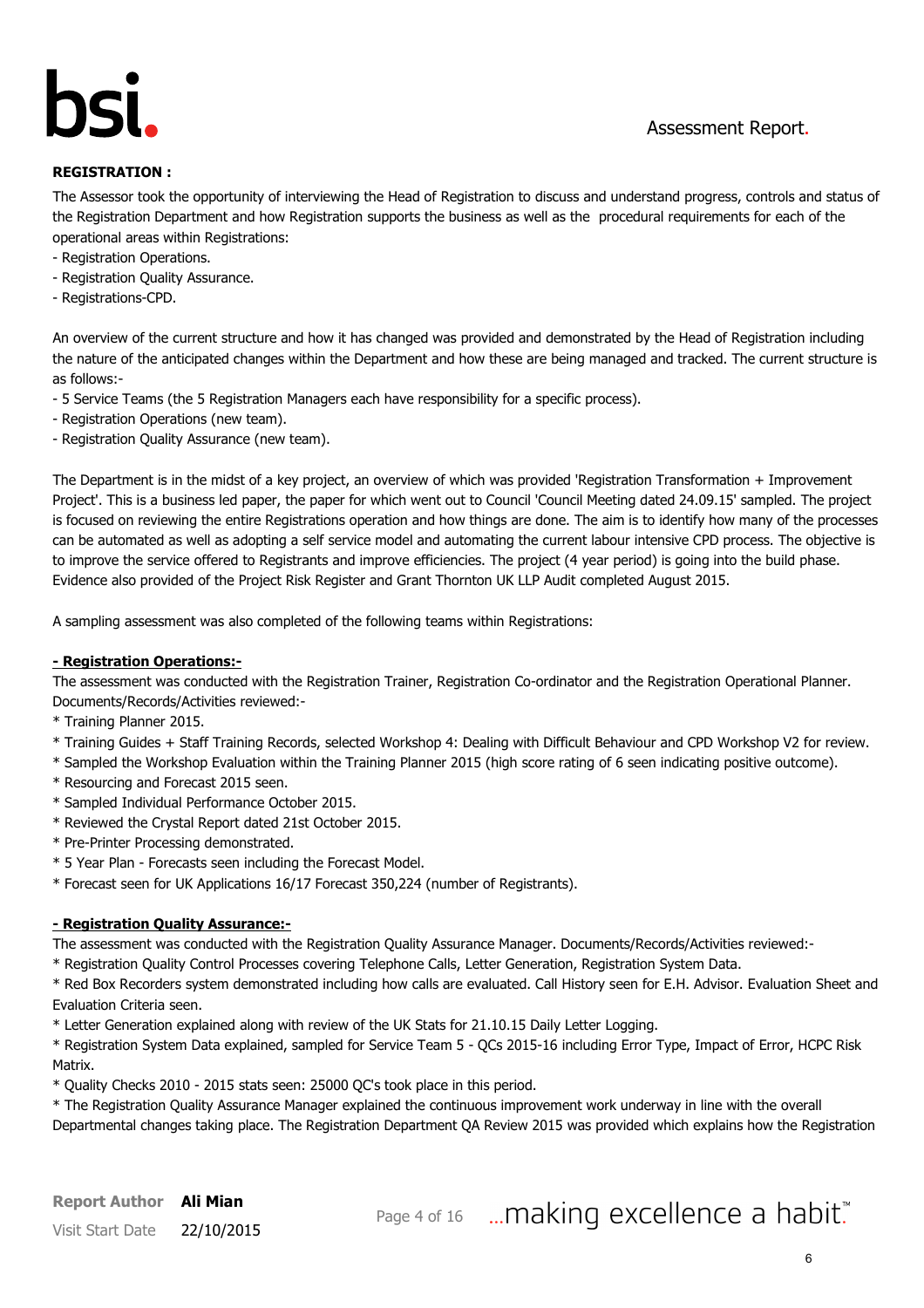Department's approach to QA is being reviewed and how it will be looked at and overhauled. The current and proposed Registration Quality Assurance process was seen. Evidence also seen of the Proposed QC Matrix 2015, currently in draft.

### - Registrations-CPD:-

The process covering the receipt, processing and assessing of CPD Profiles was explained by the Registration Manager. The process appears to be very well established and is embedded within the organisation. All CPD Profiles are submitted in hard copy or via email and an initial check is completed to ensure that the submitted documents are completed and prepared for the full compliance review by the assessor. The full review of requirements and compliance to HCPC CPD process is completed by a pair of independent HCPC Assessors.

NetRegulate was reviewed and is an application dedicated for registration of applicants which includes a section for CPD.Documents/Records/Activities reviewed:-

- \* CPD Profile Assessments Spreadsheet.
- \* Quality Monitoring Spreadsheet Service Team 4, no CPD Errors reported.

\* Selected CPD No. CPD018642 and tracked CPD details within NetRegulate. Selected for CPD 01.03.15, Profile Received - Profile Complete 01.06.15, Accepted 15.06.15. Initial Letter, CPD Booklet seen. Profile sent via email seen. Assessment Feedback - ACCEPT. Record of Assessment seen. Letter confirming CPD Profile accepted seen. CPD Profile acknowledgement and assessment all completed within service standards.

The information/records which were witnessed, demonstrated compliance with internal processes and requirements, and no issues or areas of concern were identified - the service currently being delivered suitably and appropriately.

#### PROJECT MANAGEMENT :

The Client has demonstrated an effective maintenance of processes and execution of procedures in relation to Project Management.

The Project Portfolio Manager provided an overview of the scope of the projects. Effective project controls in line with the organisation's own procedures & the requirements of ISO 9001:2008 were observed including process inputs, outputs and resources required. The department follows the PRINCE2 methodology and all team members are PRINCE2 qualified. Currently there are 8 formal projects on the go:

- $\sim$  Registration Project (June 20/Nov 2016).
- $\sim$  HR + Partners (June 16).
- $\sim$  Stakeholder Contact Management (may 16).
- ~ Professional Qualifications Directive (March 2016).
- $\sim$  405 Kennington Fit Out (Feb 16).
- $\sim$  Semafone (Feb 2016).
- $\sim$  Education (Oct 15).
- $\sim$  SAGE + PRS (Dec 15).

Projects Approvals and Project Management processes explained including storage of key Project Documentation. Evidence seen:-  $\sim$  Projects Progress Report EMT dated 27.10.15 seen.

~ Reviewed Exceptions Report for MP64 Education Systems Build project (RED status in the Projects Progress Report EMT dated 27.10.15).

 $\sim$  Reviewed the Projects Approval Report dated October 2015.

~ Project Documentation seen on the 'G' Drive covering Finance, Photos, Portfolio Management, Project Management process, Projects Archive.

Sample of the MP83 Fees Review 2015 - 16 project was verified for compliance to specified requirements. The following was covered during the audit:-

 $\sim$  Business Case: Project Duration 6 months, initiated in march 2015, went live July 2015 (delivered on time).

 $\sim$  Start Up.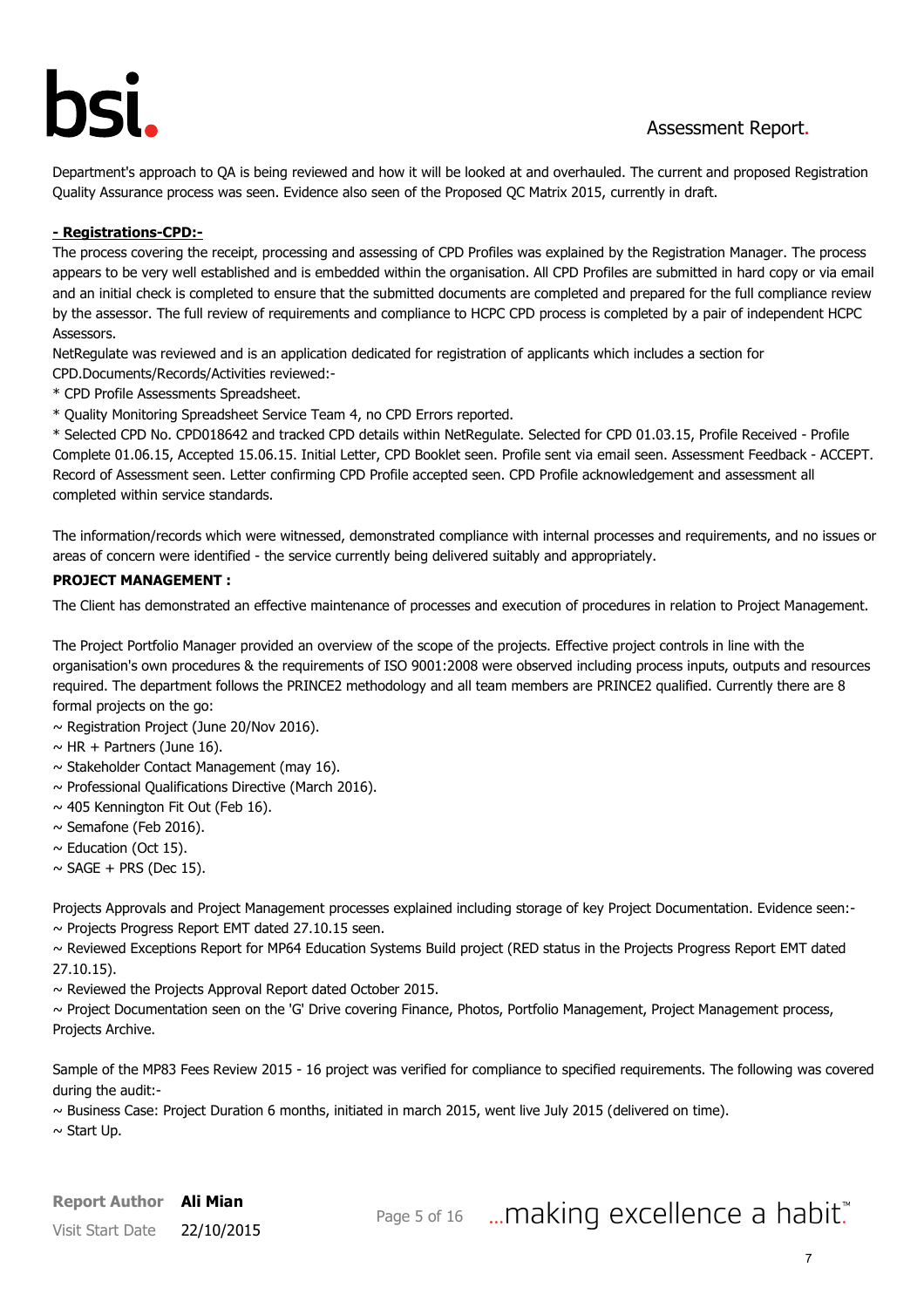

- $\sim$  Initiation: PID sampled which includes the Quality Plan, Risk Log, list of Stakeholders.
- $\sim$  Budget Management.
- $\sim$  Build.
- $\sim$  Project Closure: reviewed the End Project Report, project under spent.
- $\sim$  Project Progress Report EMT dated 26th May 2015 seen to verify status of this project 'Green'.

Excellent project. Very well managed by competent personnel. The early planning stages were particularly robust and detailed which has enabled the subsequent stages to be so effective. In particular, the lead-in times have been sufficient and for realising a cost effective right first time build. Well done.

### SECRETARIAT :

Interviews were held with Louise Lake Director of Council and Committee Services and within her team Ruth Cooper Service and Complaints Manager and Claire Amor Information Governance Manager. This included an overview as to how work activities are prioritized and processed, performance monitoring and managing customer expectations in order to generate valuable business information and quality checking of work including communication links within the business.

The Secretariat support the Council, Committees and Professional Liaison groups of the HCPC so that they can carry out their governance role effectively. Key activities include:

- Council/Committee Meeting + Professional Liaison Groups (PLG's).
- Freedom of Information/Data Protection (Information Governance).
- Appointment + Re-appointment of Members.
- Customer Service Feedback.
- Member Training.
- Members' Self-Assessment.
- Council Away Day.
- Annual Report.

Customer requirements were seen to be a fundamental factor in service provision and based on an effective review process providing continual improvement.

Sample of tasks and actions to be taken were seen which indicated a focussed approach and standards of professionalism were seen which were adhered to. Strong quality system apparent in the teams with careful monitoring in place, but with more flexibility due to the experience levels.

The following was covered during the audit:-

### - Secretariat Council Processes:

\* Council of 12, appointment of Council Members. Appointments to Council with decision resting at Privy Council. Key functions include the day to day servicing of Council  $+$  Committee.

- \* Code of Governance was revised and went to Council in Sept 2013.
- \* Financial Regulations were updated.
- \* The last 2 years have been fairly static, however, the Secretariat is entering a period of change.
- \* Discussed the Annual Workplan covering the 3 areas of Secretariat.
- \* Sampled the Council Meeting minutes dated 25.03.15 including the Secretarial Workplan linked to the Strategic Intent 2012 15.
- \* Council Meeting minutes dated 23.09.15 seen including Secretarial Report and Communications Report.

### - Secretariat Customer Service:

The role of Customer Services has been clearly defined within the management system. All information received, is reviewed and allocated individual identification numbers. Issues are either dealt with at source, or distributed to the relevant managers. A

## Report Author Ali Mian Visit Start Date 22/10/2015

# Page 6 of 16 ... making excellence a habit."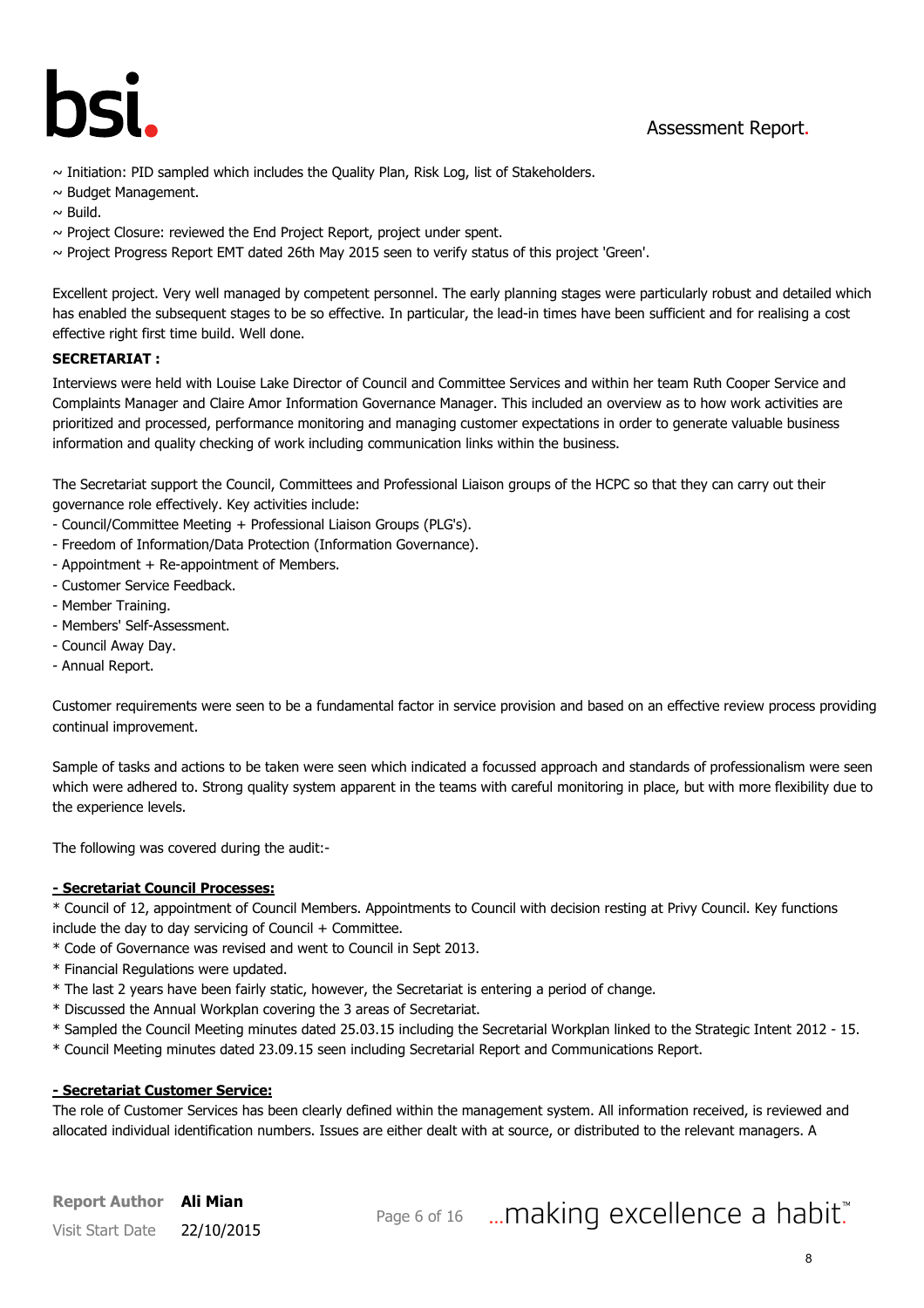Complaints Database provides an effective process management tool which has the ability to generate all necessary information as required. SMART indicators (Tickets) are allocated to monitor the processes performance, in conjunction with service level agreements.

Evidence seen:

\* Customer Service Process which defines 'How to Complain' Stage 1, Stage 2, Stage 3; Outcomes of Complaints; Feedback Form link; How to Contact Us (60% directly, 40% from Departments). 2/3rds of complaints are about the processes.

\* Customer Service Feedback Report dated August 2015 seen covering positive feedback, negative feedback and Letters of Request. Jan - August 2015 Yearly Monthly Average 42 per 1000 (1.47) complaints. Complaint Root Cause Analysis Aug 2015: 24% HCPC Error, 76% N/A. Positive Feedback Received Jan - Aug 2015 Yearly Monthly Average 7.

\* Sampled Council Meeting minutes dated 30.06.15 including the Six Monthly Review of Feedback + Complaints 'Executive Summary'. \*\* POSITIVE OBSERVATION\*\* It has been verified that the comprehensive reporting tools the Department has at its disposal and in particular the trend analysis of positive feedback and complaints is undertaken to very good effect and these are statistically comprehensive with detailed comparables.

\* Reviewed the Internal Audit or Incident Report dated 17.09.15 Complaints + Customer Service (part of the Secretariat Audit), No Findings identified.

\* Ticket No. HPC4867 was selected for detailed review. Received 21.09.15, Response seen dated 24.09.15, Date Closed 25.09.15. Evidence seen of a thorough investigation completed. This Ticket sampled was handled within the target response times, addressed the complainants points and was generally well written.

### - Secretariat Information Governance:

Topics covered included requirements related to FOI/DPA, logging and monitoring of Information Incidents, Reporting, Documented Process controls. Evidence seen:

\* 2014: 21 Information Incidents, 2015: 91 ytd Information Incidents (due to more Incidents being logged as per ISO 27001 requirements).

\* Information Incident Report sampled for reference IIR88.2015 Report Date 15.10.2015, Dept 'Registration', Date of Incident

13.10.15, Incident Rating 4 (Low Level Incident).

\* Sampled the Data Incident Rating Process.

\* Information Incident Report Sept 2015 reviewed, most FtP Incidents are Amber, Registration Incidents are Green.

From electronic records, and discussion it was shown that the processes and activities are well understood and consistently deployed with inbuilt checks, traceability and response time management. Time scales/objectives were well known and adhered to. Records confirmed structured, consistently used processes, that were compliant. The attention to the accuracy of the inputs was clear and the importance of that accuracy for the ongoing processes is fully recognised.

### IT :

The onsite IT team provide a range of IT Infrastructure and IT Service Support to the HCPC.

The IT Infrastructure Manager responsible for Infrastructure operations and the IT Service Support Manager responsible for Service Support operations provided an excellent overview of the key role and responsibilities which was much appreciated. It was evident that there are robust contingency and support controls in place backed up by detailed policies and procedures and dedicated staff. The following was covered during the audit:-

### - IT Infrastructure:

\* DOC A17 V1.0 dated 23.03.15 sampled. HCPC's data resides in 2 locations Kennington and Rackspace data centres, with Kennington acting as the primary site and Rackspace acting as the backup.

\* Backups fall into 2 categories: Data and backup of actual operating system. Data backups are done with the NetBackup product. Tape Policy: Full Backup (Monthend tapes are kept offsite at Recall) - done monthly. Daily Differential Incremental Backup, weekly Full Backup. Disk Policy: weekly Full Backup.

\* Re-call collect tapes to store offsite.

# Page 7 of 16 ... making excellence a habit."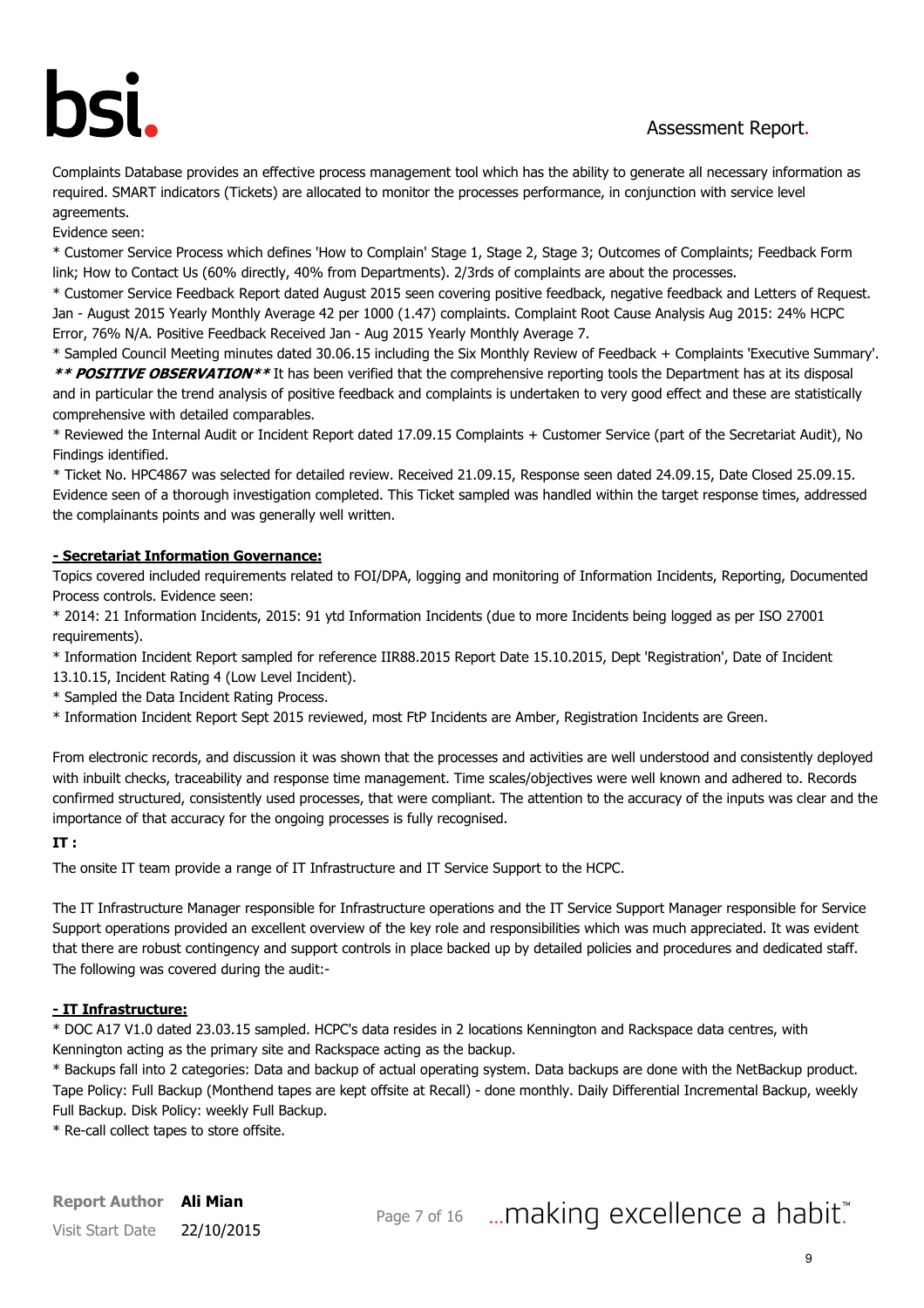# hsi

## Assessment Report.

\* The HCPC's data is replicated in near real time to Rackspace with various technologies: DFSR, users can use tool 'Shadow Copies' to recover files, MSSQL Logshipping, RSYNC, Oracle DataGuard.

- \* E Mail: Domino (replicate to Rackspace using Domino replication).
- \* Virtual Machine Backups: use Veeam Backup + recovery for this task.

\* Availability discussed: Perimeter Security - Kennington (Cisco ASA Firewall, IPS), Perimeter Security - Rackspace (Cisco ASA Firewall, Web Application Firewall, AlertLogic IDS), Antivirus + Malware (Symantec Antivirus + client Firewall). HCPC uses MessageLabs to scan incoming + outgoing e-mails for Malware and also to do URL filtering, to restrict access to malicious websites.

- \* Recently acquired CimTrak file monitoring integrity system.
- \* Tripwire used to collect logs.
- \* For Availability use Applications Manager Dashboard.

### - IT Support:

The IT Service Support Manager provided an overview of the key components of IT Support (Communications, Service Desk, Licensing + Software, Change Process). Evidence seen for each component:

\* Communications: internal Intranet, IT Induction 2015 (PowerPoint) for New Starters, HCPC IT Policy, IT Weekly Meeting Agenda dated 16.10.15, Support Team Weekly Meeting, Weekly Usage Stats Report dated 23.10.15, Printing Stats Cost Code Printing Extraction Time 30.09.15, IT Strategy dated Nov 12 approved by the Director of IT, IT Survey 2015 (119 responses, positive feedback noted), Quick Fixes.

\* Service Desk: tracked Ticket No. 111382 created 22.10.15, Low Priority 'In-Progress' and Ticket No. 111363 created 20.10.15 Medium Priority 'On-hold - Proposed Solution' through the system. Internal Service Standards seen (Urgent, High, Medium, Low) as well as Escalation Times. Incident Summary 18.10.15 - 23.10.15 seen. Support Incident Achievement SLA 16th - 23rd Oct 2015 seen (No Breaches).

\* Licensing: Express Metrix software asset management system demonstrated, details seen for HPC\PC004.

\* Change Process: follow ITIL best practice. CAB Agenda + Minutes dated 08.10.15 seen. Selected RFC No. 20150108 'New File Server' date submitted 16.09.15, Standard Priority, Impact Minor, Risk Low, CAB Decision: Further Information Required. Change Management Folder seen within 'G' Drive. Reviewed the Change Process Workflow.

During the course of the visit logos were found to be used correctly.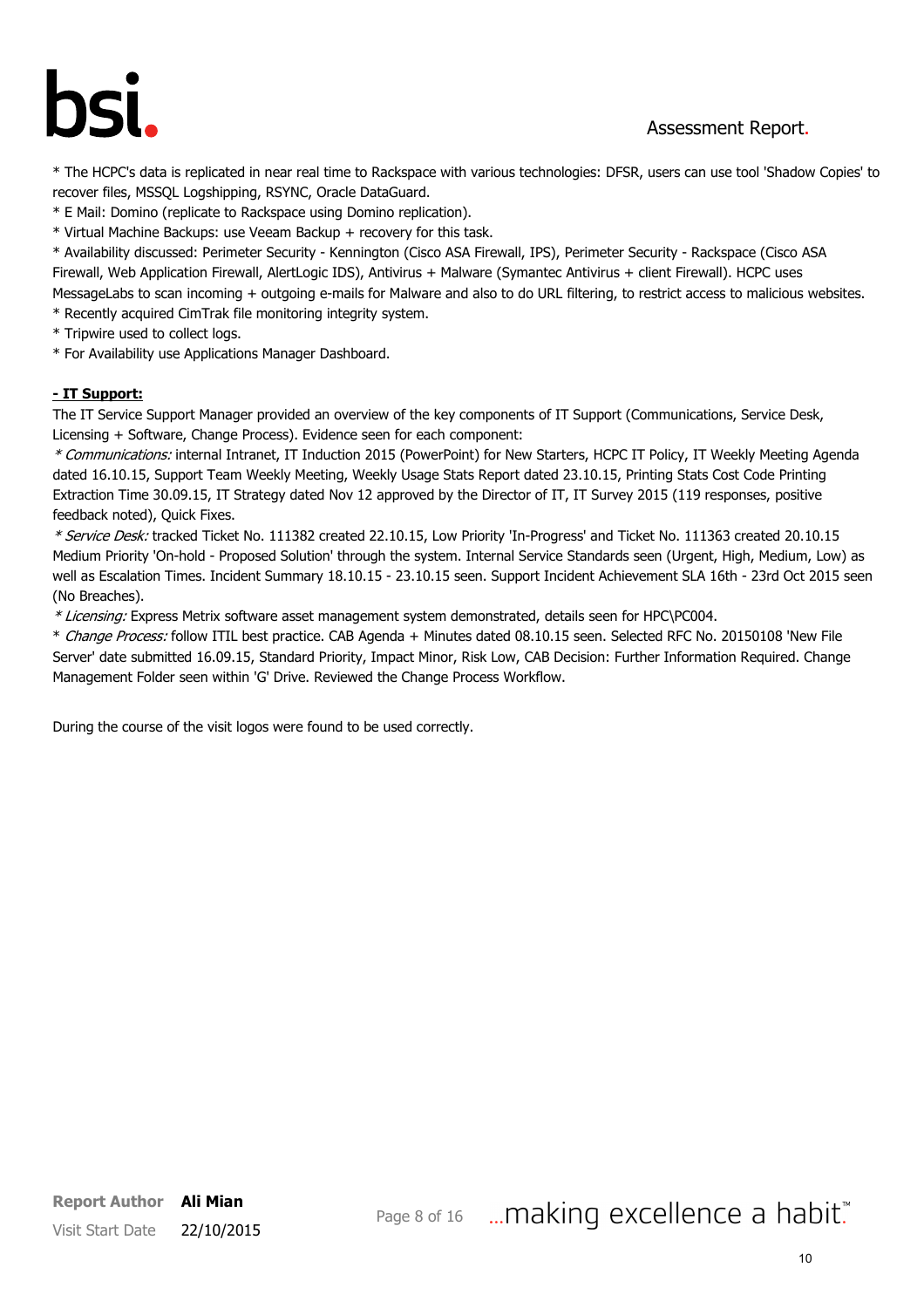

# Assessment Participants.

On behalf of the organisation:

| <b>Name</b>        | <b>Position</b>                            |
|--------------------|--------------------------------------------|
| Roy Dunn           | Head of Business Process Improvement       |
| Richard Houghton   | Head of Registration                       |
| Claire Reed        | Project Portfolio Manager                  |
| Adam Mawson        | <b>Registration Trainer</b>                |
| Jessica Tew        | Registration Co-ordinator                  |
| Mark Arnuevo       | Registration Operational Planner           |
| James Wilson       | Registration Quality Assurance Manager     |
| Louise Lake        | Director of Council and Committee Services |
| Ruth Cooper        | Service and Complaints Manager             |
| Claire Amor        | <b>Information Governance Manager</b>      |
| Jason Roth         | IT Infrastructure Manager                  |
| <b>Rick Welsby</b> | IT Service Support Manager                 |
| Natalie Berrie     | <b>Registration Manager</b>                |

The assessment was conducted on behalf of BSI by:

| <b>Name</b> | <b>Position</b> |
|-------------|-----------------|
| Ali Mian    | Team Leader     |

## Continuing Assessment.

The programme of continuing assessment is detailed below.

| Site Address                           | <b>Certificate Reference/Visit Cycle</b> |            |  |  |  |
|----------------------------------------|------------------------------------------|------------|--|--|--|
| Health & Care Professions Council      | FS 83074                                 |            |  |  |  |
| Park House<br>184 Kennington Park Road | Visit interval:                          | 6 months   |  |  |  |
| London<br>SE11 4BU<br>United Kingdom   | Visit duration:                          | 2 Days     |  |  |  |
|                                        | Next re-certification:                   | 01/04/2013 |  |  |  |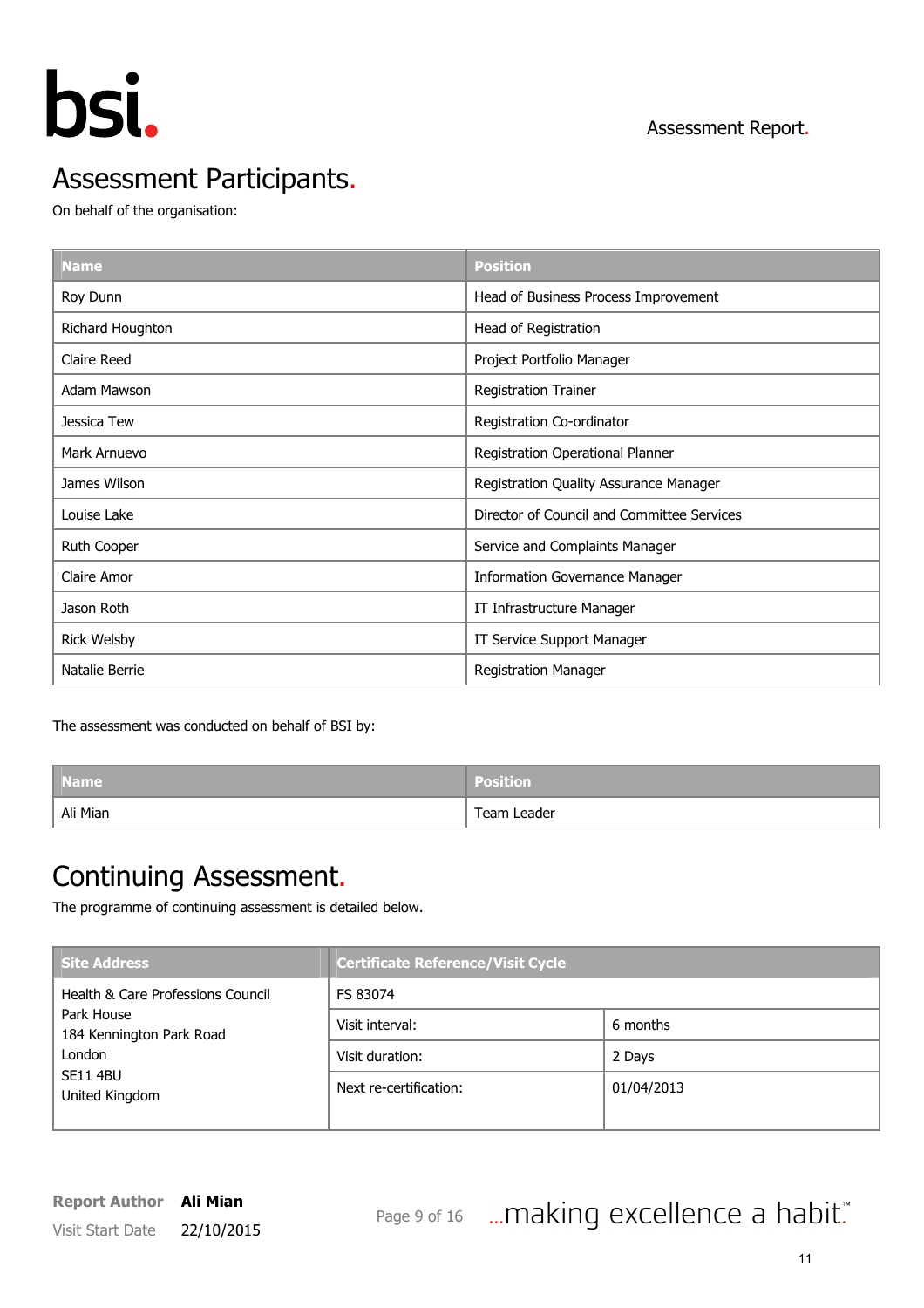

Re-certification by Strategic Review will be conducted on completion of the cycle, or sooner as required. The review will focus on the strengths and weaknesses of your Management System.

# Certification Assessment Plan.

## HEALTH-0047125084-000|FS 83074

|                                                                              |                         | <b>Visit1</b> | <b>Visit2</b> | <b>Visit3</b> | Visit4         | <b>Visit5</b> | Visit <sub>6</sub> |
|------------------------------------------------------------------------------|-------------------------|---------------|---------------|---------------|----------------|---------------|--------------------|
| <b>Business area/Location</b>                                                | Date (mm/yy):           | 10/13         | 04/14         | 10/14         | 04/15          | 10/15         | 04/16              |
|                                                                              | <b>Duration (days):</b> | 1.0           | 1.0           | 1.0           | $\overline{2}$ | 2             | $\overline{2}$     |
| Quality management system - key controls - see appendix for full<br>listing* |                         |               | X             |               | X              |               | X                  |
| Staff Development and Training                                               |                         | X             |               | X             |                |               |                    |
| Purchasing/supplier evaluation (see Procurement)                             |                         |               |               |               |                |               | X                  |
| Risk register                                                                |                         |               |               |               |                |               | X                  |
| Work environment and infrastructure/facilities management                    |                         |               |               |               |                |               | X                  |
| <b>Quality Assurance</b>                                                     |                         |               |               |               |                |               | $\pmb{\mathsf{X}}$ |
| Senior management interview                                                  |                         |               |               |               |                |               | $\pmb{\mathsf{X}}$ |
| Strategic review - using pack of information supplied by BSI                 |                         |               |               |               |                |               | X                  |
| $**$                                                                         |                         |               |               |               |                |               |                    |
| Communications                                                               |                         |               |               |               | $\mathsf{x}$   |               |                    |
| - Social Media                                                               |                         |               |               |               | X              |               |                    |
| - Stakeholders                                                               |                         |               |               |               | $\mathsf X$    |               |                    |
| - Publishing                                                                 |                         |               |               |               | X              |               |                    |
| - Web & Digital                                                              |                         |               |               |               | X              |               |                    |
| - Internal Communications                                                    |                         |               |               |               | X              |               |                    |
| - Events                                                                     |                         |               |               |               | X              |               |                    |
| $**$                                                                         |                         |               |               |               |                |               |                    |
| Finance                                                                      |                         |               |               |               |                |               | X                  |
| - Invoicing & Purchase Ledger                                                |                         |               |               |               |                |               | X                  |
| - Management Accounts                                                        |                         |               |               |               |                |               | X                  |
| - Procurement (purchasing and suppliers)                                     |                         |               |               |               |                |               | X                  |

Page 10 of 16 ... making excellence a habit."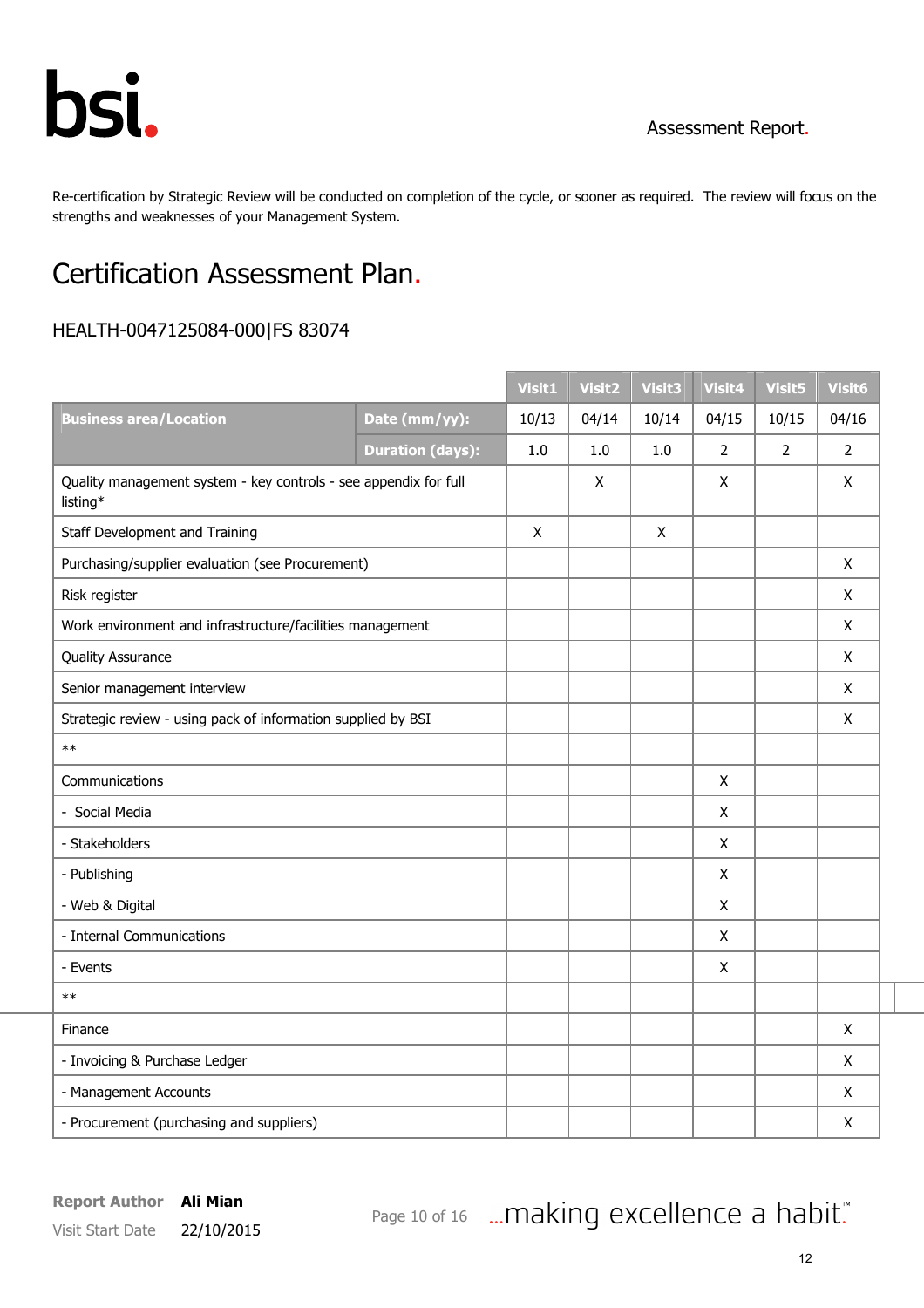## Assessment Report.

| - Transactions                   |                |             |                |   |              | $\pmb{\times}$ |  |
|----------------------------------|----------------|-------------|----------------|---|--------------|----------------|--|
| $\ast\ast$                       |                |             |                |   |              |                |  |
| Education                        |                |             | $\pmb{\times}$ |   |              |                |  |
| - Operations NNIW                |                |             |                |   |              |                |  |
| - Operations SES                 |                |             |                |   |              |                |  |
| - Communications and Development |                |             |                |   |              |                |  |
| - quality assurance              |                |             |                |   |              |                |  |
| - Policy and Development         |                |             |                |   |              |                |  |
| $\ast\ast$                       |                |             |                |   |              |                |  |
| Fitness to Practice              |                |             |                | X |              |                |  |
| - Adjudication                   |                |             |                | X |              |                |  |
| - Administration                 |                |             |                | X |              |                |  |
| - Assurance & Development        |                |             |                | X |              |                |  |
| - Case Support                   |                |             |                | X |              |                |  |
| Case Teams 1-5                   |                |             |                | X |              |                |  |
| Case Teams 6-7                   |                |             |                | X |              |                |  |
| Compliance                       |                |             |                | X |              |                |  |
| Investigations                   |                |             |                | X |              |                |  |
| $\ast\ast$                       |                |             |                |   |              |                |  |
| HR/partner validation            | $\pmb{\times}$ |             |                |   |              |                |  |
| $\ast\ast$                       |                |             |                |   |              |                |  |
| Policy                           | $\pmb{\times}$ |             |                |   |              |                |  |
| $\ast\ast$                       |                |             |                |   |              |                |  |
| Projects                         |                |             |                |   | $\mathsf X$  |                |  |
| $\ast\ast$                       |                |             |                |   |              |                |  |
| Registrations                    |                |             |                |   |              |                |  |
| - International                  |                | $\mathsf X$ |                |   |              |                |  |
| - UK                             | $\mathsf X$    |             |                |   |              |                |  |
| $-$ CPD                          |                |             |                |   | $\mathsf{X}$ |                |  |
| - Operations                     |                |             |                |   | $\mathsf X$  |                |  |
| - Quality Assurance              |                |             |                |   | $\mathsf X$  |                |  |
|                                  |                |             |                |   |              |                |  |

Page 11 of 16 ... making excellence a habit."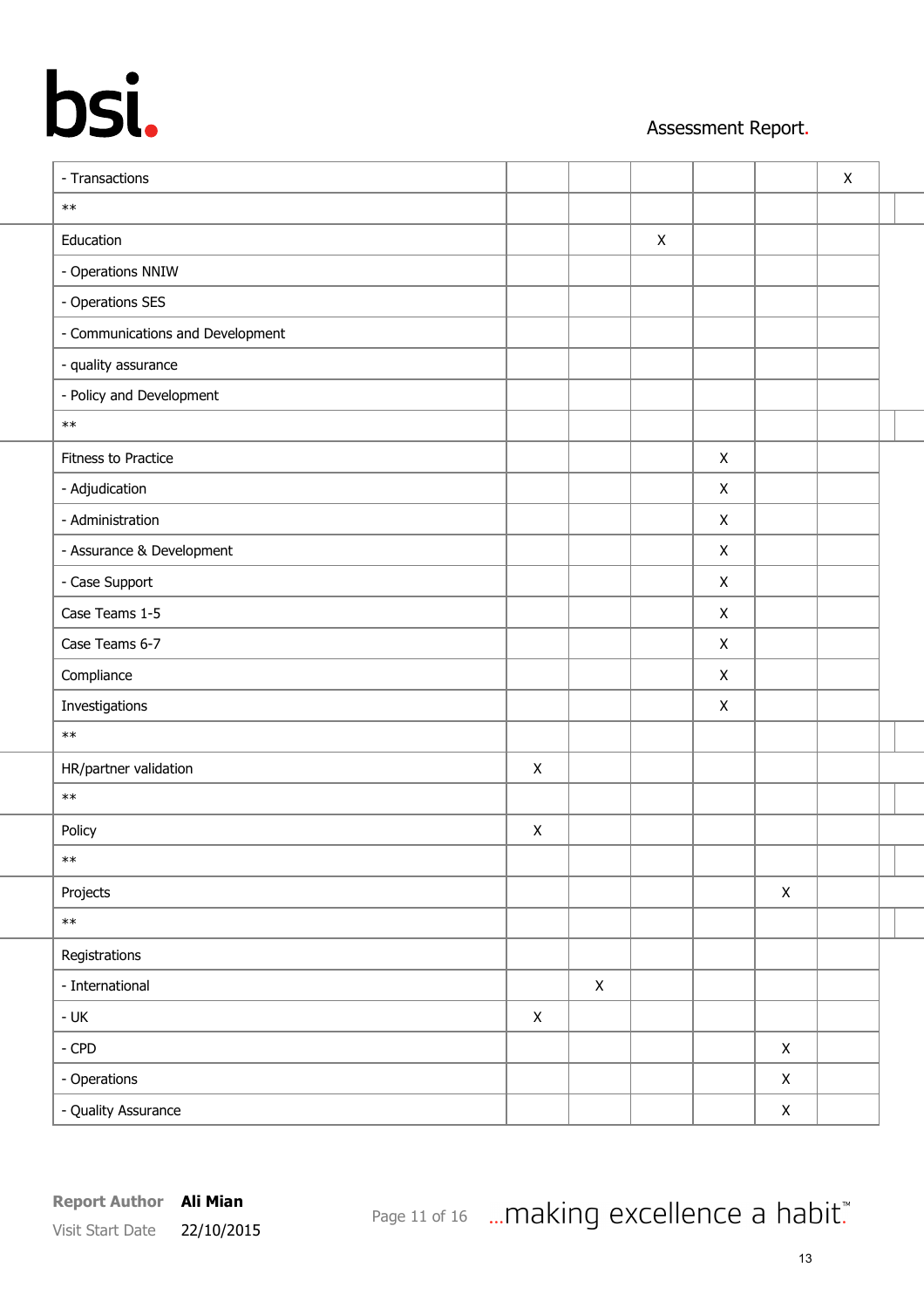## Assessment Report.

| $***$                    |  |  |   |   |  |
|--------------------------|--|--|---|---|--|
| IT                       |  |  |   | X |  |
| - Infrastructure         |  |  |   | Χ |  |
| - Service support        |  |  |   | Χ |  |
| $**$                     |  |  |   |   |  |
| Secretariat              |  |  | X | X |  |
| - Customer Services      |  |  |   | X |  |
| - Information Governance |  |  |   | X |  |
| - Council Processes      |  |  |   | X |  |
|                          |  |  |   |   |  |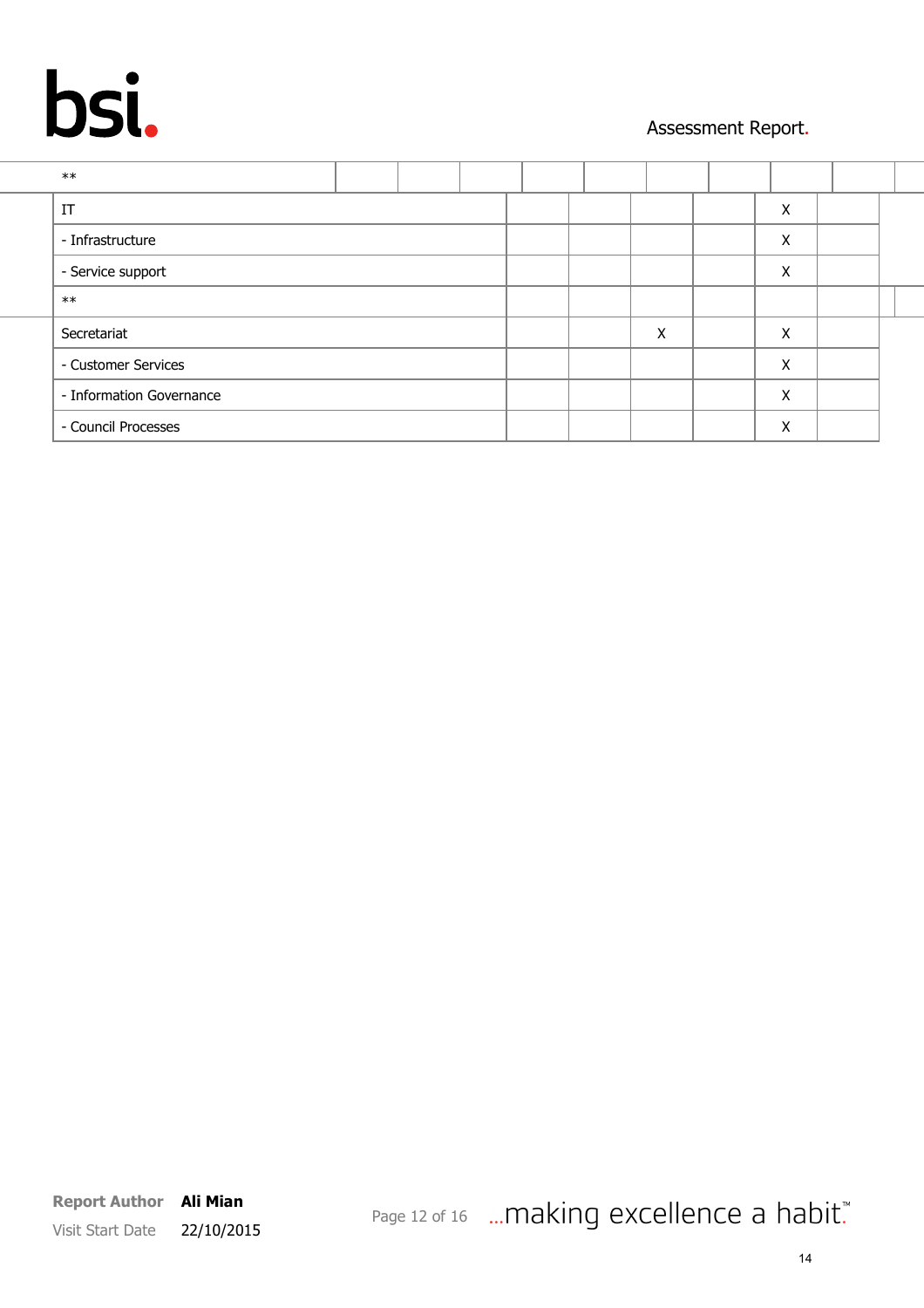

# Next Visit Plan.

### Visit objectives:

### Re-certification Opt 1

The objective of the assessment is to ascertain the integrity of the organisation's management system over the current assessment cycle to enable re-certification and confirm the forward strategic assessment plan.

### Visit Criteria

2 day Re-certification Audit (SR Opt 1) combined with Continuing Assessment (Surveillance) booked for 20th - 21st April 2016.

### Visit Scope

The management and operation of The Health and Care Professions Council (HCPC) covering: Statutory professional self-regulation Reports to the Privy Council.

| <b>Date</b> | <b>Assessor</b> | <b>Time</b> | <b>Area/Process</b>                                                                                 | <b>Clause</b> |
|-------------|-----------------|-------------|-----------------------------------------------------------------------------------------------------|---------------|
| 20/04/2016  | Assessor 1      | 09.00       | DAY <sub>1</sub><br>BSI Assessor arrives on site, completes<br>entry and escorted access to office. |               |
|             |                 | 09.15       | Opening meeting, confirmation of plan<br>for the day. Any business changes to be<br>notified.       |               |
|             |                 | 09.30       | Quality management system - key<br>controls - see appendix for full listing*.                       |               |
|             |                 | 11.00       | Purchasing/supplier evaluation (see<br>Procurement).                                                |               |
|             |                 | 12.00       | Lunch.                                                                                              |               |
|             |                 | 13.00       | Risk register.                                                                                      |               |
|             |                 | 13.30       | Work environment and<br>infrastructure/facilities management.                                       |               |
|             |                 | 14.30       | Quality Assurance.                                                                                  |               |
|             |                 | 15.00       | Report Preparation.                                                                                 |               |
|             |                 | 16.00       | Interim Closing Meeting Day One.                                                                    |               |

# Page 13 of 16 ... making excellence a habit."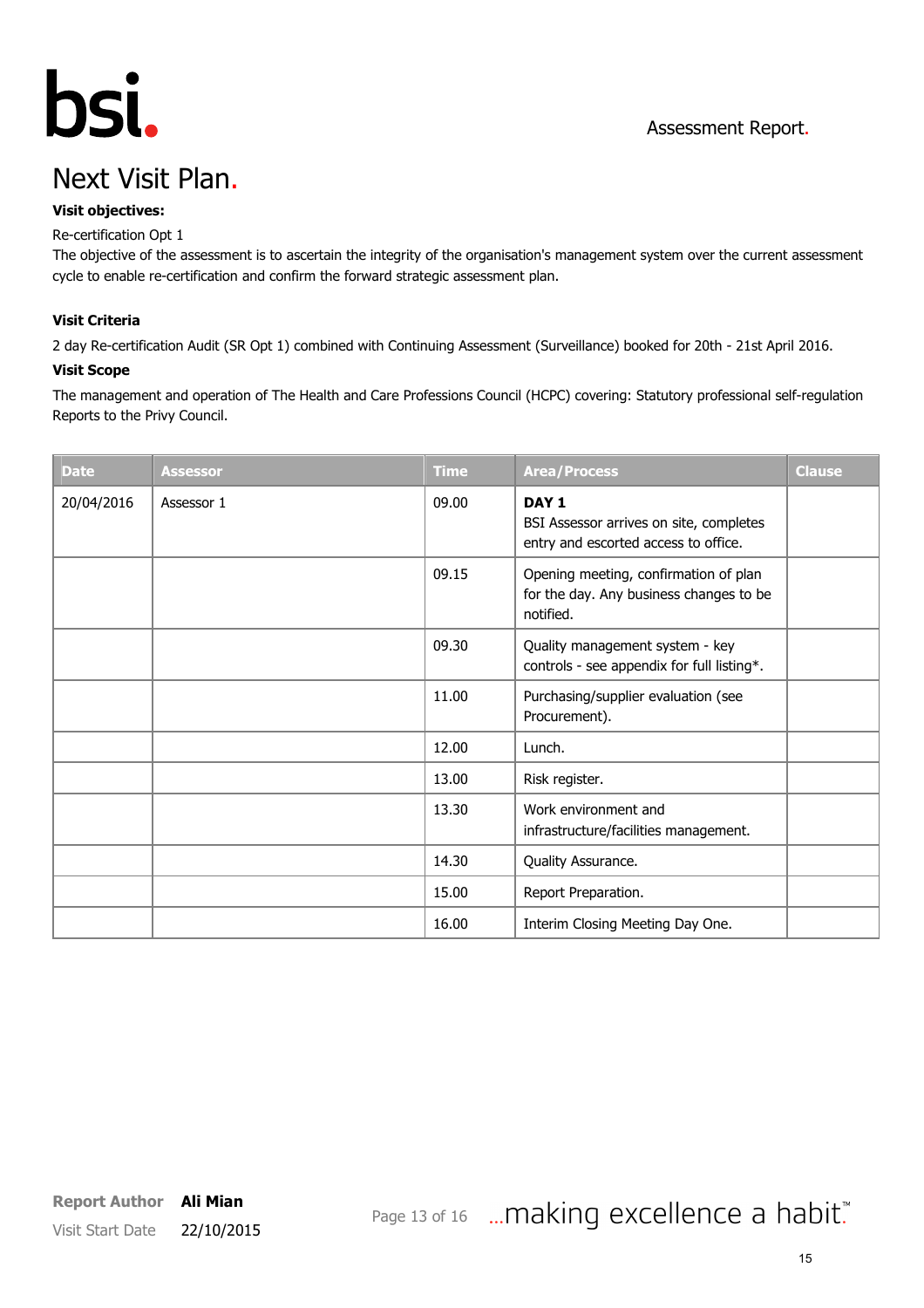

| 21/04/2016 | 09.00 | DAY 2<br>BSI Assessor arrives on site, completes<br>entry and escorted access to office.                                                |  |
|------------|-------|-----------------------------------------------------------------------------------------------------------------------------------------|--|
|            | 09.30 | Finance:<br>- Invoicing & Purchase Ledger;<br>- Management Accounts;<br>- Procurement (purchasing and<br>suppliers);<br>- Transactions. |  |
|            | 11.30 | Senior Management Interview.                                                                                                            |  |
|            | 12.00 | Lunch.                                                                                                                                  |  |
|            | 13.00 | Strategic Review - using pack of<br>information supplied by BSI.                                                                        |  |
|            | 14.30 | Report Preparation.                                                                                                                     |  |
|            | 16.00 | Closing Meeting.                                                                                                                        |  |

Please note that BSI reserves the right to apply a charge equivalent to the full daily rate for cancellation of the visit by the organisation within 30 days of an agreed visit date. It is a condition of Registration that a deputy management representative be nominated. It is expected that the deputy would stand in should the management representative find themselves unavailable to attend an agreed visit within 30 days of its conduct.

# Scope of Certificate FS 83074 (ISO 9001:2008).

### Main Scope

The management and operation of The Health and Care Professions Council (HCPC) covering: Statutory professional self-regulation Reports to the Privy Council.

| <b>Location</b>                        | <b>Scope</b>                    |
|----------------------------------------|---------------------------------|
| Health & Care Professions Council      | Main Certificate Scope applies. |
| Park House<br>184 Kennington Park Road |                                 |
| London                                 |                                 |
| <b>SE11 4BU</b>                        |                                 |
| United Kingdom                         |                                 |
| HEALTH-0047125084-000                  |                                 |

# Page 14 of 16 ... making excellence a habit."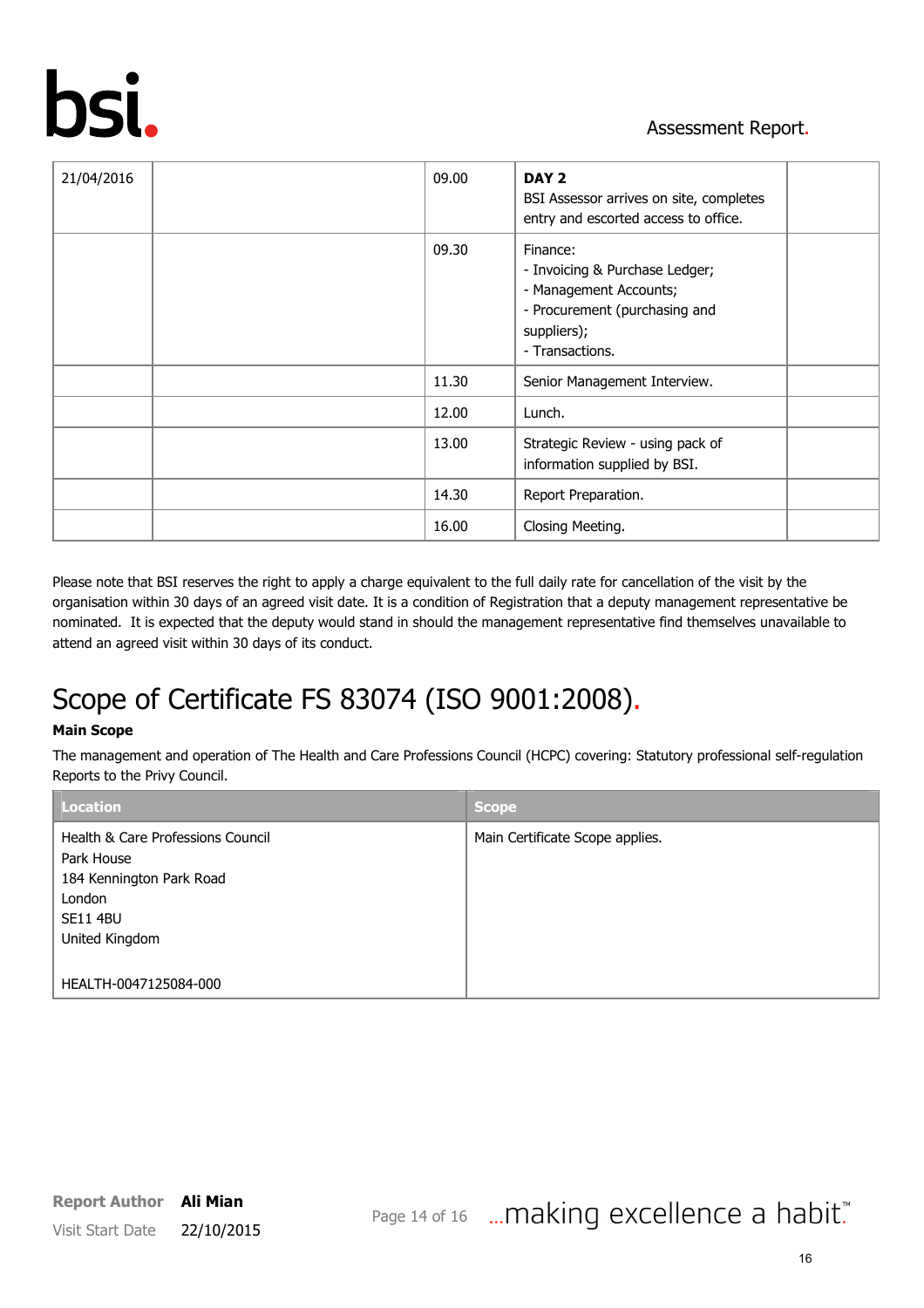

# Notes.

The assessment was based on sampling and therefore nonconformities may exist which have not been identified.

If you wish to distribute copies of this report external to your organisation, then all pages must be included.

BSI, its staff and agents shall keep confidential all information relating to your organisation and shall not disclose any such information to any third party, except that in the public domain or required by law or relevant accreditation bodies. BSI staff, agents and accreditation bodies have signed individual confidentiality undertakings and will only receive confidential information on a 'need to know' basis.

'Just for Customers' is the website that we are pleased to offer our clients following successful registration, designed to support you in maximising the benefits of your BSI registration - please go to www.bsigroup.com/j4c to register. When registering for the first time you will need your client reference number and your certificate number (47125084/FS 83074).

This report and related documents is prepared for and only for BSI's client and for no other purpose. As such, BSI does not accept or assume any responsibility (legal or otherwise) or accept any liability for or in connection with any other purpose for which the Report may be used, or to any other person to whom the Report is shown or in to whose hands it may come, and no other persons shall be entitled to rely on the Report.

Should you wish to speak with BSI in relation to your registration, please contact our Customer Engagement and Planning:

Customer Services **BSI** Kitemark Court, Davy Avenue, Knowlhill Milton Keynes MK5 8PP

Tel: +44 (0)845 080 9000

Email: MK.Customerservices@bsigroup.com

# Regulatory Compliance.

BSI conditions of contract for this visit require that BSI be informed of all relevant regulatory non-compliance or incidents that require notification to any regulatory authority. Acceptance of this report by the client signifies that all such issues have been disclosed as part of the assessment process and agreement that any such non-compliance or incidents occurring after this visit will be notified to the BSI client manager as soon as practical after the event.

## Page 15 of 16 ... making excellence a habit."